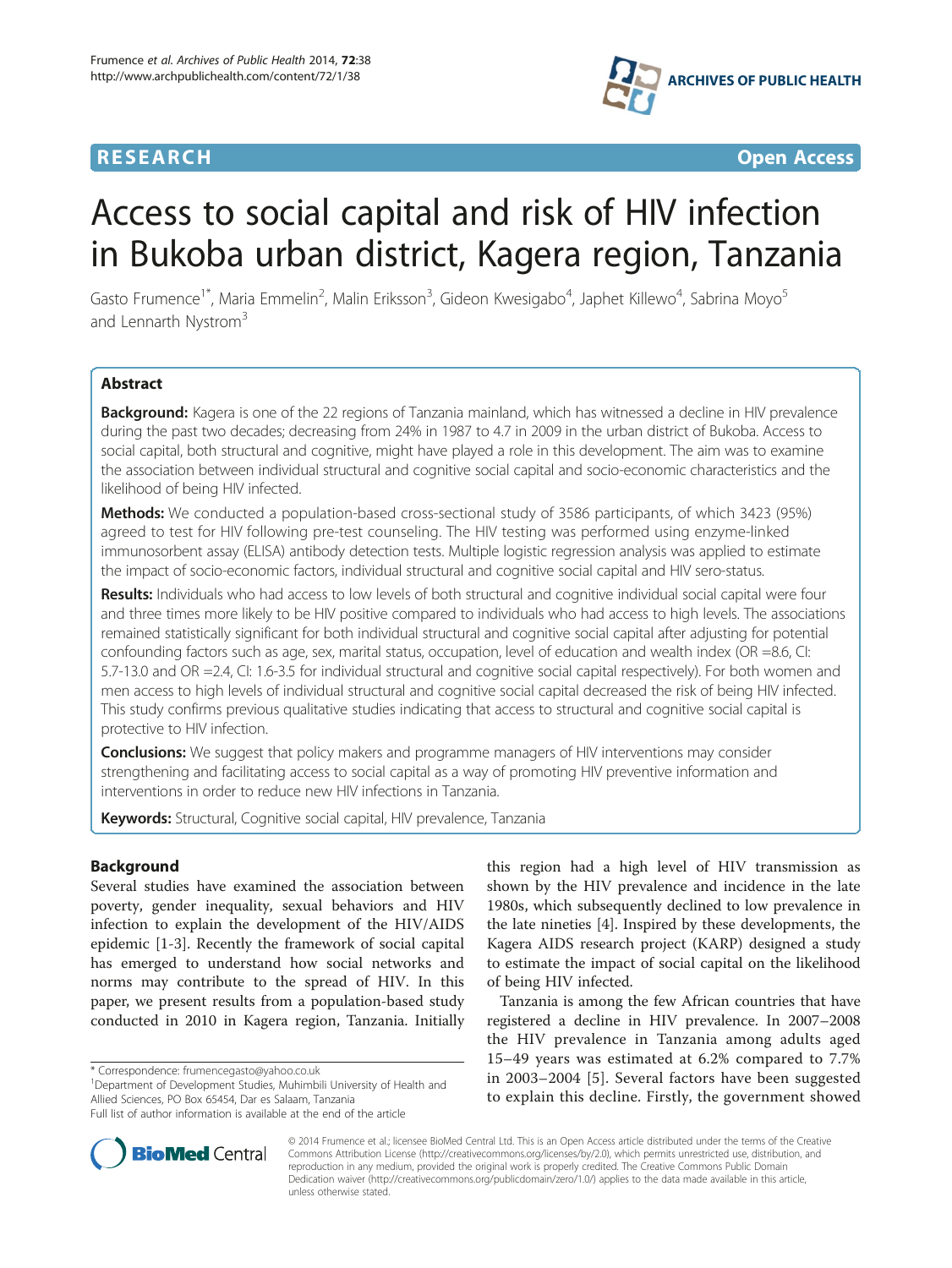its commitment to fight the epidemic by announcing HIV/AIDS as a national disaster indicating a political will as well as commitment to allocate more resources to prevent further spread of the epidemic. Secondly, the government implemented several interventions in fighting the epidemic including integrating HIV and AIDS in the long-term poverty reduction strategy. AIDS- and multi-sectoral committees were established in all sectors and administrative units to provide substantial support for communities in the fight against the HIV epidemic. Thirdly, the government created the portfolio of a Deputy Minister for Disasters and HIV and AIDS under the Prime Minister's Office and allowed many civil society organizations to be registered to involve themselves in the fight against the epidemic. Lastly, the government increased the funding for HIV/AIDS activities both from government and donor resources and ensured that substantial funds reached the communities.

In monitoring the trends of the epidemic, the government through the National AIDS Council Programme (NACP) expanded a HIV sentinel surveillance system and conducted repeated surveys on HIV and sexual behaviour and included HIV and AIDS variables in the Demographic and Health Survey and the Tanzania HIV Indicator Survey. With regards to prevention, NACP initiated treatment of sexually transmitted infections in all hospitals and health centres and 60% of all dispensaries and ensured availability of voluntary, counseling and testing (VCT) and Prevention of mother to child transmission (PMTCT) services as well as availability of condoms [\[6](#page-9-0)].

Non-governmental organizations as well as the private and informal sectors became more active in providing HIV prevention and care services to their members and to the communities at large. The type of interventions, the target population, methods and coverage varied from one organization to another [\[7\]](#page-9-0). However, the HIV/AIDS prevention programmes focused their efforts on condom use, limiting the number of sexual partners/staying faithful to one partner, and delaying sexual debut in young persons. According to the 2007–2008 Tanzania HIV-Malaria survey [\[5](#page-9-0)], approximately 80% of the women and 90% of the men indicated that the risk of being HIV infected can be reduced by sticking to one uninfected partner. Furthermore, abstaining from sexual intercourse was the most frequently recognized prevention method among women and men aged 15–49 years (85% and 89% respectively).

In 1987, the Kagera AIDS Research Project (KARP) was initiated to study the epidemiology of HIV infection and to suggest appropriate interventions to fight the epidemic [[8\]](#page-9-0). The initial study conducted in 1987 showed that four years after the discovery of the first HIV/AIDS cases, the urban areas of Kagera region had a HIV prevalence of 24% compared to 6.8% in the peri-urban area and 4.5% in the remote rural area. Based on the prevalence levels in

1987, Kagera was split into three geographical zones of high, medium and low HIV prevalence zones and followed using a series of cross-sectional studies to monitor the trends. These studies have indicated a downward trend of HIV infection in all zones; from 24% in 1987 to 18% in 1993, 13% in 1996, and 8.2% in 2004 in the high prevalence zone; from 10% in 1987 to 6.8% in 1996, and 4.3% in 1999 in the medium prevalence zone; and from 4.5% in 1987 to 2.6% in 1999 in a low prevalence HIV zone. The decline was largest among 15–24 year old women [\[4,7,8](#page-9-0)].

Studies in the region suggest that it is the synergistic effect of many different interventions that contributed to the decline in HIV prevalence [[9](#page-9-0)-[13\]](#page-9-0). These include distribution and use of condoms, information education and communication (IEC) strategies and spiritual and moral interventions by faith based organizations. Others include provision of counseling and testing services to the general population, adolescent sexual health interventions, interventions among groups most at risk, and provision of home based care services to people living with AIDS. Changes in sexual behavior involving increased condom use [\[7](#page-9-0)] as well as changes in attitudes and reduction of stigma associated with HIV infection coupled with the fear created by dying relatives [[9\]](#page-9-0) may have led to adoption of preventive sexual practices and hence decline in HIV prevalence.

Social capital can be defined as "social networks, the reciprocities that arise from them, and the value of these for achieving (mutual) goals" [\[14](#page-9-0)]. The concept has emerged as a conceptual framework to understand the ways through which people's involvement in social networks may influence their health, including sexual related behaviors [\[15\]](#page-9-0). Social capital is basically operationalized by three interrelated elements of participation, trust and shared values [[16,17](#page-9-0)]. This implies that when people participate in social networks, they will develop common norms and values, which in turn enhance trust among members of the networks and later on such trust may extend to other people in the society [\[18](#page-9-0)].

Within the so called "social cohesion approach", social capital is viewed as a collective asset, characterizing and benefitting a whole community by levels of social participation, reciprocity norms and trust [[19,20\]](#page-9-0). In this study, we utilized the so called "social network approach" to social capital, viewing it as an individual asset and described as "the ability of actors to secure benefits by virtue of membership in social networks and other social structures" ([[21\]](#page-9-0) p. 6). This implies that individual get access to certain benefits because of the relationships that they have built with others through participation in certain social groups and networks. Social capital can be further divided into structural and cognitive forms. According to Uphoff [[22](#page-9-0)] structural social capital is about the forms and ways that social organizations and networks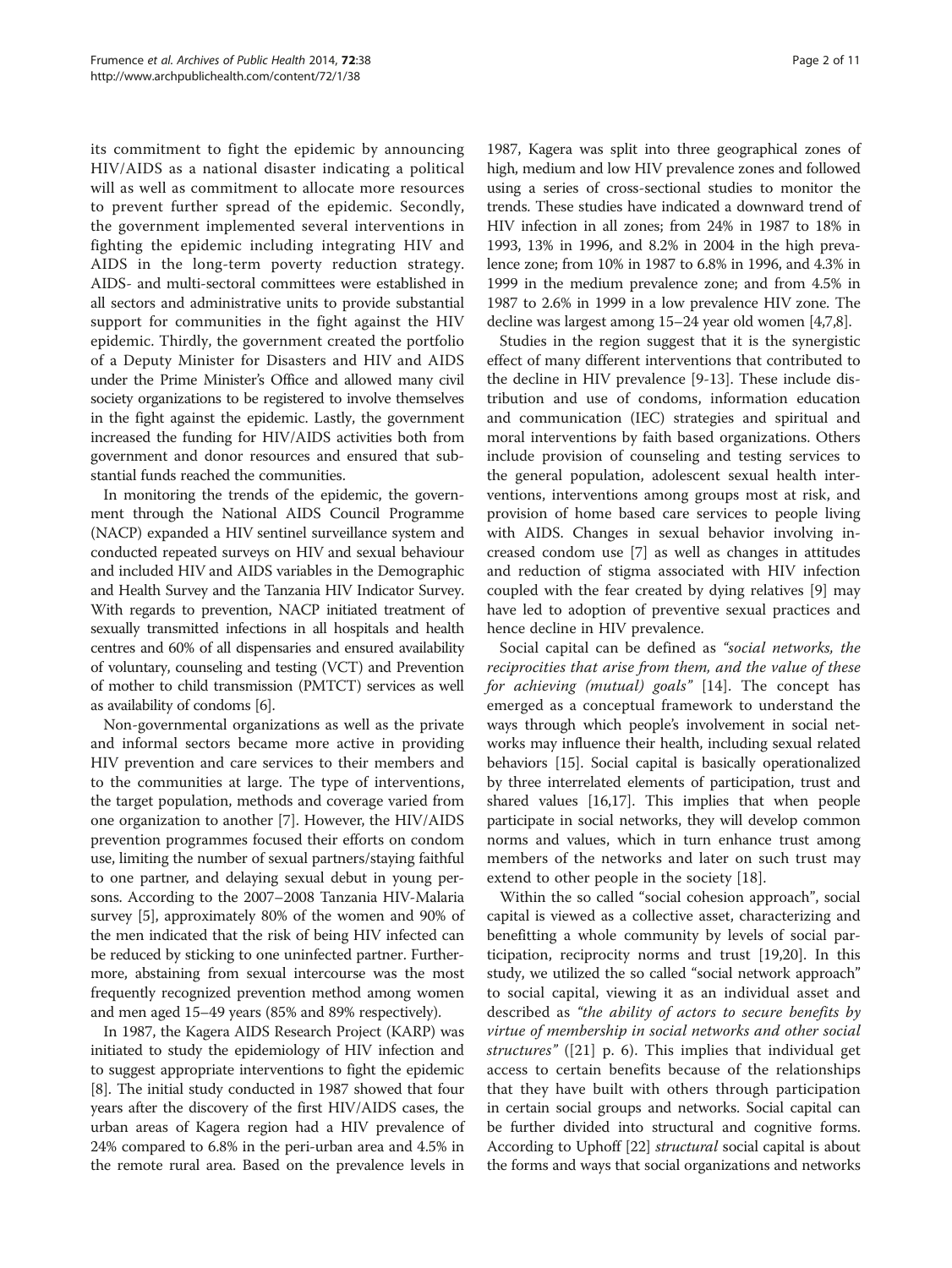cooperate and interact while cognitive social capital includes norms, values, attitudes and beliefs that arise out of community interactions through social organizations and networks.

# Social capital and health outcomes

Several studies have demonstrated a direct relationship between access to both cognitive social capital (trust) and structural social capital (civic participation) and positive individual health, including psychological well-being, functional health, longevity, and good self-rated health [[23](#page-10-0)-[25\]](#page-10-0). Individual social capital is believed to promote health by ensuring access to social support and material resources as well as to role models for behavioural change. Further, social network involvement gives opportunities to learn new skills and develop a sense of belonging, which might have positive effects for health and health related behaviours [[26,27\]](#page-10-0).

The association between social capital and sexual health behavior has also been well documented at individual level. In South Africa, participation in social clubs and community groups was associated with less risky sexual behavior among adolescents [[28](#page-10-0)]. The pathway has been discussed by other scholars [\[29\]](#page-10-0) who claimed that social capital may enhance empowerment among youths making them feel valued and respected, which in turn give them an opportunity to participate in making decisions pertaining to their lives including health issues. A recent cross-sectional study conducted to explore the association between social capital and abstinence, becoming faithful and condom use (ABCs) behaviors among Ugandan university students concluded that social capital was significantly associated with having less risky sexual behaviors [\[18](#page-9-0)].

In a previous qualitative paper [[30](#page-10-0)], we explored different mechanisms through which social capital in the Kagera Region may have influenced sexual related behaviors. We hypothesized that social capital had facilitated the development of a conducive environment for members of social networks to reduce number of sexual partners, to abstain from sexual relations until marriage for the young generation, to have fewer opportunities for casual sex, and empowerment of community members to demand use of condoms. In another quantitative paper Gasto Frumence, Maria Emmelin, Japhet Killewo, Gideon Kwesigabo, Malin Eriksson, Lennarth Nystrom, 'Social capital and HIV risk related behavior in Kagera region, Tanzania' (unpublished) showed that high level of individual structural social capital increased the likelihood for a less risky sexual behaviour including use of condoms with casual partners. However, little is known about the influence of individual structural and cognitive social capital on the HIV prevalence. In this study we use data from a cross-sectional survey from Bukoba urban district to

determine the HIV prevalence among sexually active adults aged 15–64 years and to examine the association between individual structural and cognitive social capital and socio-economic characteristics and the likelihood of being HIV infected.

# Methods

# Study area and sampling procedure

The study was performed in the Bukoba urban district, which in 1987 was defined as high HIV prevalence zone in Kagera region. Administratively, Bukoba urban district has only one division which is divided into 14 wards, each of which is further subdivided into several 'streets' that form the smallest administrative units. According to the 2002 national population census, the district had a total population of 81,221 with 19,259 households and the size of the household was estimated at 4.7. A four stage-cluster sample was drawn. In the first stage all 14 wards in the district were selected. In the second stage two streets in each ward were randomly selected making a total of 28 streets. In the third stage a total of 234 ten-cells clusters were selected with probability proportional to the size of the street. In the fourth stage one 15–64 year old adult was randomly selected within each household.

Since the main outcome measure in the survey was the prevalence of HIV infection, the sample size for the study was calculated based on the HIV prevalence estimate in the 2004 survey (8.4%), a desired precision level of 15%, a 5% significance level and a cluster design effect of 1.5 the final minimum sample size was 2787. Assuming a non-response rate of 10% the sample size for this study was estimated at 3066 households.

Information on population size and number of streets for each ward was received from the ward executive officer. Having established the total number of households in each ward and street, the total number of households in the ward were divided by the calculated minimum sample size of 3066 and obtained the sampling interval of 6. Then we divided the total number of households for each street by the sampling interval to obtain the number of households required from each street in the ward. After establishing the number of households to be selected from a street, the local leader was asked to provide the number of ten-cells together with their respective number of households in their jurisdiction. Using a ballot procedure the local leaders assisted and randomly selected ten cells until the required number of households per street was reached.

#### Data collection procedure

The field team consisted of researchers and research assistants and their supervisors. Each selected individual was asked to give informed consent for an interview and a blood test following pre-test counseling. For the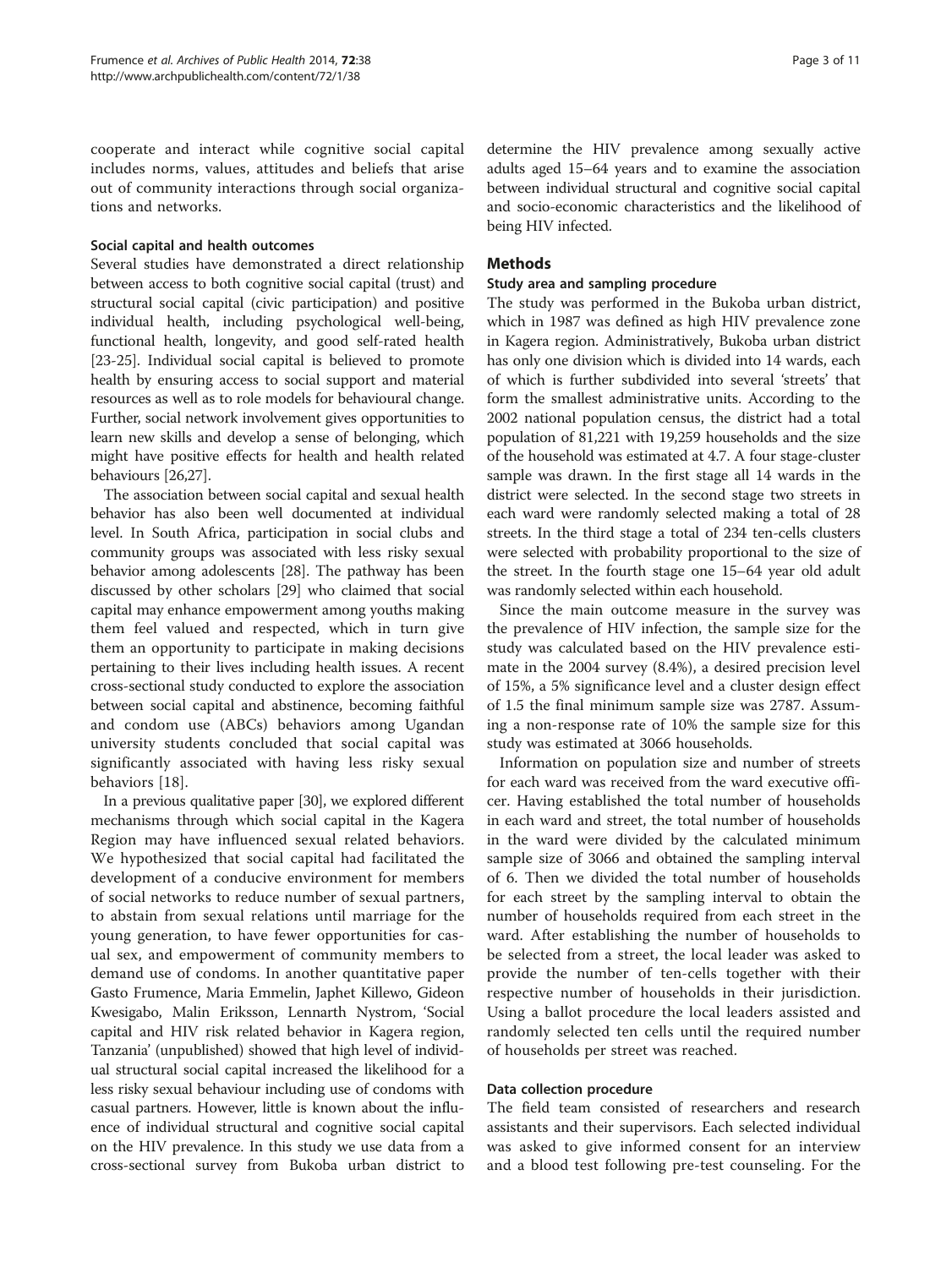interview, a questionnaire containing information on socioeconomic characteristics and structural and cognitive forms of social capital was administered by the first author and field assistants. The questionnaire was translated into Swahili to facilitate communication during interviews between respondents and field assistants. For the blood test, a blood sample was collected from each consenting individual and was later tested for HIV-1 antibodies. Data collection and blood test for this study were done between September 2010 and January 2011.

# The questionnaire

The questionnaire was designed to capture information on both structural and cognitive social capital indicators: voluntary participation in public works and participation in formal and informal organizations, reciprocity, and trust. We also included questions on socio-economic indicators as well as those related to HIV testing.

# Measurement of individual social capital

For measuring individual social capital we also applied factor analysis (using principal components analysis) with varimax rotation in order to determine the underlying items and their related dimensions. The first two components that accounted for 42% of all observed variance were retained because they obtained an eigenvalue >1. Table 1 shows that in the first component: individual ability to influence decisions, receiving financial support when in need, membership in organizations, giving support to others and interactions with neighbors, which reflect the structural form of social capital, had high loadings. Factors in this component were categorized as structural indicators of individual social capital indicating that networking form an important measure of individual structural social capital. In the second component, having general trust and trusting strangers had high loadings which reflected the cognitive form of social capital supporting the argument that these conventional dimensions are also important in measuring individual social capital.

# Table 1 Summary of indicators used to measure individual social capital

| Social capital indicators                |                                      |      | <b>Factor loadings</b><br>components |  |  |
|------------------------------------------|--------------------------------------|------|--------------------------------------|--|--|
|                                          |                                      | 1    | 2                                    |  |  |
| Networks and<br>reciprocity (structural) | Individual influence<br>on decisions | 0.63 |                                      |  |  |
|                                          | Receiving financial support          | 0.59 |                                      |  |  |
|                                          | Membership in organizations          | 0.57 |                                      |  |  |
|                                          | Giving social support                | 0.55 |                                      |  |  |
|                                          | Interaction with neighbors           | 0.45 |                                      |  |  |
| Trust (cognitive)                        | Trust in strangers                   |      | 0.74                                 |  |  |
|                                          | General trust                        |      | 0.73                                 |  |  |

# Laboratory procedures and evaluation of the testing strategy

Blood samples were collected aseptically in 5 ml red top vacutainers (BD, NJ, USA) and left to clot. Sera specimens were separated after centrifugation, aliquoted into 2 ml cryotubes tubes (Nalge Nunc International, IL, and USA) and stored at −20°C until the time for assay.

HIV status was determined by ELISA tests. Abbott Murex Wellcozyme anti-HIV-1 recombinant was used as first ELISA. Specimens with negative results underwent no further testing and were considered negative. Reactive samples were retested by second ELISA test, Dade Behring Enzygnost anti-HIV-1/2. This assay detect both HIV-1/2 infections. All samples that were reactive on First and second ELISA were regarded as positive for IgG anti HIV antibodies. Inno-Lia HIV I/II immunoblot assay (Immunogenetics) was used as a reference method. Discrepant results between the two ELISAs were confirmed by western blot using Inno-Lia HIV I/II assay. The sensitivity of both ELISA methods used is 100%. Specificity for Abbott Murex Wellcozyme anti-HIV-1 and Dade Behring Enzygnost anti-HIV-1/2 was 99.4% and 100% respectively [[31\]](#page-10-0).

# Ethical consideration

Ethical approval was received from the research and publications committee of the Muhimbili University of Health and Allied Sciences. Permission to carry out the study was sought and given from the Kagera regional and Bukoba urban district authorities. At the community level, ward leaders were informed about the study aims, the data collection procedures and their permission was sought and given. Furthermore, informed consent was sought from the study participants after explaining to them the study purpose, methods and data collection procedures. The field assistants conducted pre- and post-test counseling during collection of blood samples and returning of HIV results respectively.

#### Data management and analysis

The questionnaires were checked for completeness on daily basis. After coding data were computerised, checked and cleaned using Epi Info and data were analyzed using SPSS. Bivariate logistic regression analysis was performed to estimate the impact of social capital and socioeconomic characteristics on the likelihood of being HIV infected calculating odds ratios (OR) and 95% confidence intervals (CI). Independent variables significant in the bivariate analysis were entered into the multiple logistic regression analysis to control for confounding factors. When exploring the effect of social capital on HIV/AIDS, we limited our analysis to include levels of structural and cognitive social capital and how they are associated with HIV infection as an outcome measure.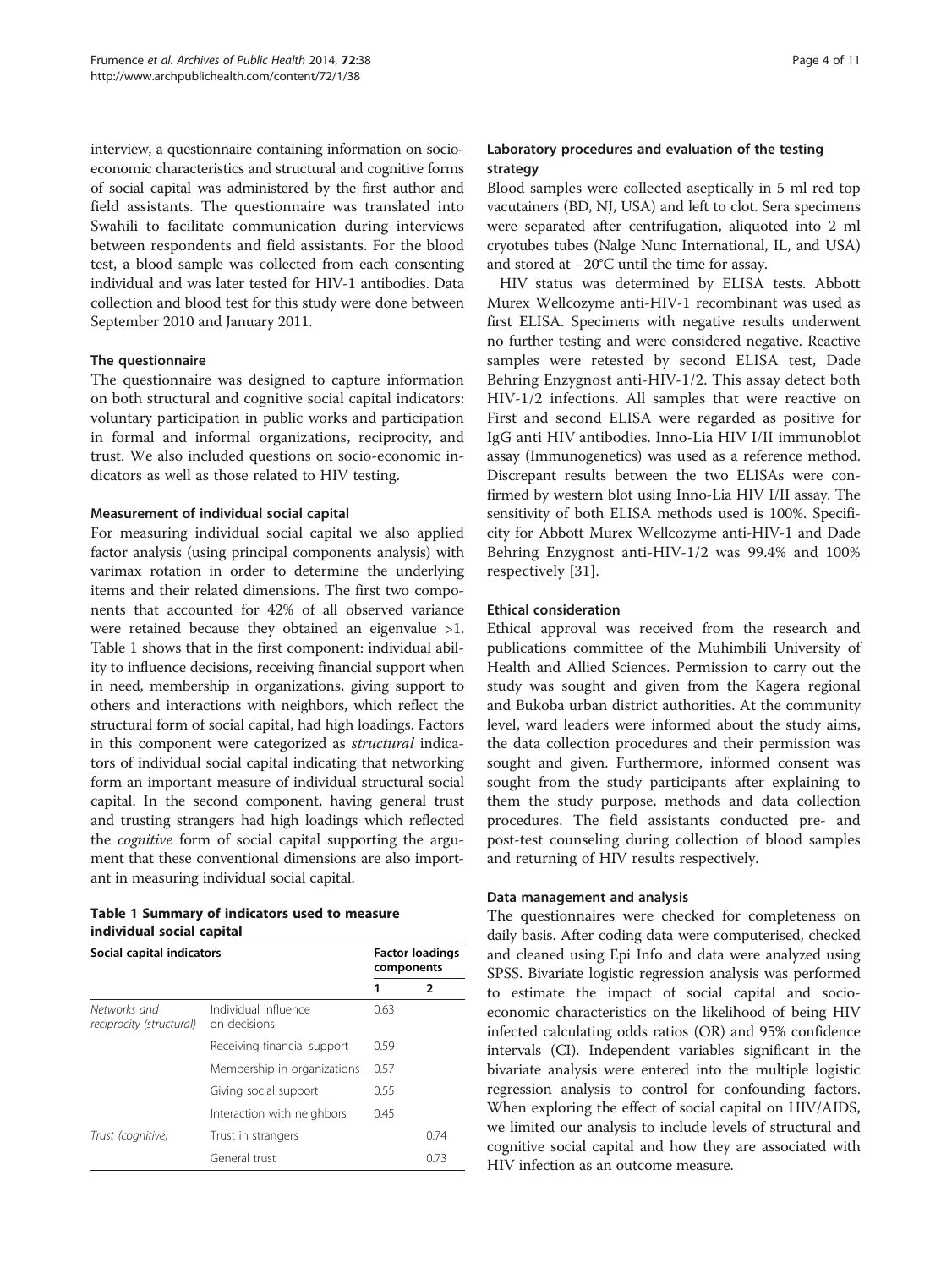# Results

#### Descriptive statistics

Out of 3586 respondents who were interviewed, 3422 (95%) responded fully and agreed to test for HIV infections. There were more women respondents (58%) compared to men (42%) due to more women only households than men only households. Out of 3422 respondents only 149 (4.4%) had no formal education and out of the 757 respondents categorized as others in the occupation, 244 (32%) were students.

The overall HIV prevalence was 9.8% (CI: 8.8-10.8) with women (11.6%, CI: 10.2-13.0) having a higher prevalence than men (7.4%, CI: 6.0-8.8). The HIV prevalence decreased with increasing access to high levels of individual structural social capital: 15.5% (CI: 13.5-17.5) for individual with access to low level of structural social capital, 11.4% (CI: 8.9-13.9) for those with medium level of structural social capital and 4.5% (CI: 3.2-5.8) for individual with access to high structural social capital (Table [2\)](#page-5-0). Different pattern was observed for cognitive individual social capital whereas individual with access to low level of cognitive social capital were found to have higher HIV prevalence (17.9%, CI: 15.8-20.2), followed by individual with access to high level of cognitive social capital 7.0% (CI: 4.9-9.1) and medium level of cognitive social capital 3.6% (CI: 2.4-4.8). When stratified by sex, women with low access to individual structural and cognitive social capital had a higher prevalence of HIV infection (19.0%, CI: 16.1-21.9 and 20.7%, CI: 18.1-23.8) compared to women with high access (5.4%, CI: 3.3-6.7) and 8.4%, CI: 5.0-10.9). A similar pattern could be observed among men, i.e. those who had low access to structural and cognitive social capital had a higher prevalence (11.4%, CI: 8.5-13.5) and 13.2%, CI: 9.8-16.2) compared to those with access to high levels (2.8%, CI: 1.1-4.9 and 5.1%, CI: 2.3-7.7).

# Association between structural and cognitive social capital and HIV infection

Table [3](#page-6-0) presents the results of the bivariate and multiple logistic regression analysis of the association between structural and cognitive forms of individual social capital and the likelihood of being HIV infected among sexually active 15–64 year old adults. Individuals with low and medium levels of structural social capital were almost four and three times likely to be HIV infected compared to those who had high levels of individual structural social capital (OR =3.9, CI: 2.8-5.4 and 2.7 CI:1.8-4.0). After adjusting for sex, age, marital status, level of education, occupation and wealth index the association between medium and high level of structural social capital and HIV positive became stronger (OR =8.6, CI: 5.7-13 and 2.9, CI: 1.9-4.7). This means that sex, age, marital status, level of education, occupation and wealth of individuals are important factors in determining the level of structural social capital. When stratified by sex, the results indicated that men who had low access to structural social capital had a higher risk of being HIV infected than those with high access (OR =4.5, CI: 2.2-9.1). This association was strengthened after adjusting for sex, age, marital status, level of education, occupation and wealth index (OR =9.1, CI: 4.3-19). A similar pattern was observed for women's access to individual structural social capital and HIV infection (Table [4\)](#page-7-0).

As seen from Table [3](#page-6-0) the study findings indicate a weaker association between high level of cognitive social capital and HIV infection than for structural social capital. The association weakened after controlling for socioeconomic confounding factors but remained statistically significant (OR = 2.4; CI: 1.6-3.5). Having access to medium level of cognitive social capital did not have any effect on the likelihood of being HIV infected. When stratified by sex, the results indicated a similar pattern for men and women (Table [4\)](#page-7-0). However, when adjusting for socio-economic variables, the risk for being HIV infected given access to low cognitive social capital increased for men but decreased for women, still statistically significant (OR =3.2; CI: 1.7-6.1 and OR =2.7; CI: 1.7-4.2).

# **Discussion**

Bukoba urban district is characterized by high HIV prevalence compared to other districts in Kagera region. The study findings have shown unequal distribution of structural and cognitive social capital between women and men. 37% and 29% of women and men respectively had access to high level of individual structural social capital while 24% among men 20% among women had access to high level of cognitive social capital. Our previous qualitative study in the same study setting [[32](#page-10-0)] also showed that women were more active in participating in formal and informal organizations compared to men. Similar findings were observed in the United Kingdom where there has been sustainability in social capital because of increasing number of women's participation in various associations compared to men [[33\]](#page-10-0). In this study we found that more men than women had high access to cognitive social capital (measured by general trust and trust in strangers). This can partially be explained by the fact that traditionally men in African context have been more exposed to the formal and informal employment opportunities, business ventures and recreational activities which may enhance their ability to trust people with whom they regularly get in contact with.

# The association between structural form of social capital and HIV infection

This study suggests that in an urban Tanzania's context, access to high level of individual structural and cognitive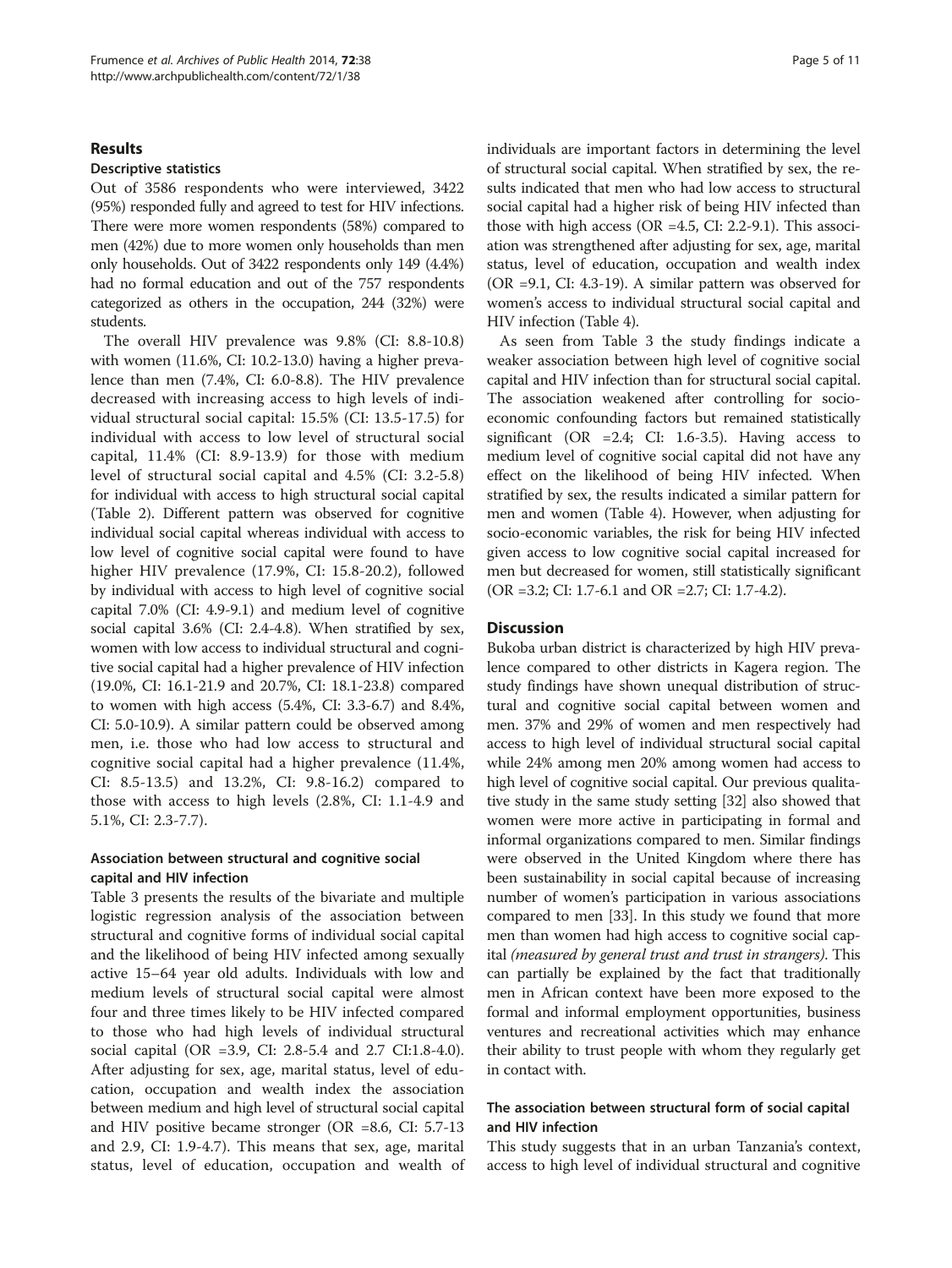<span id="page-5-0"></span>

| Table 2 Number tested, number of HIV positive and prevalence of HIV infection by socio-economic characteristics,       |
|------------------------------------------------------------------------------------------------------------------------|
| levels of individual structural social capital (ISSC) and individual cognitive social capital (ICSC) and sex in Bukoba |
| Urban district, Tanzania September 2010 - January 2011                                                                 |

|                          | <b>Females</b>   |                               |                | <b>Males</b>     |                               |                          | <b>Total</b>     |                               |                |
|--------------------------|------------------|-------------------------------|----------------|------------------|-------------------------------|--------------------------|------------------|-------------------------------|----------------|
|                          | Number<br>tested | Number<br><b>HIV positive</b> | Prevalence (%) | Number<br>tested | Number<br><b>HIV positive</b> | Prevalence (%)           | Number<br>tested | Number<br><b>HIV positive</b> | Prevalence (%) |
| Age                      |                  |                               |                |                  |                               |                          |                  |                               |                |
| $15 - 24$                | 670              | 45                            | 6.7            | 502              | 6                             | 1.2                      | 1121             | 51                            | 4.4            |
| 25-34                    | 736              | 85                            | 11.5           | 473              | 45                            | 9.5                      | 1079             | 130                           | 10.8           |
| 35-44                    | 371              | 72                            | 19.4           | 276              | 30                            | 10.9                     | 545              | 102                           | 15.8           |
| 45-64                    | 220              | 29                            | 13.2           | 174              | 24                            | 13.8                     | 341              | 53                            | 13.5           |
| Marital status:          |                  |                               |                |                  |                               |                          |                  |                               |                |
| Never married            | 302              | 15                            | 5.0            | 653              | 20                            | 3.1                      | 955              | 35                            | 3.7            |
| Ever married             | 1695             | 216                           | 12.7           | 772              | 85                            | 11.0                     | 2467             | 301                           | 12.2           |
| Education:               |                  |                               |                |                  |                               |                          |                  |                               |                |
| No education             | 83               | $20\,$                        | 24.1           | 66               | 5                             | 7.6                      | 149              | 25                            | 16.8           |
| Primary                  | 1649             | 190                           | 11.5           | 1034             | 87                            | 8.4                      | 2683             | 277                           | 10.3           |
| Secondary & above        | 265              | 21                            | 7.9            | 325              | 13                            | 4.0                      | 590              | 34                            | 5.8            |
| Occupation:              |                  |                               |                |                  |                               |                          |                  |                               |                |
| Professional             | 199              | 13                            | 6.5            | 415              | 20                            | 4.8                      | 614              | 33                            | 5.4            |
| <b>Business</b>          | 515              | 75                            | 14.6           | 305              | 18                            | 5.9                      | 820              | 93                            | 11.3           |
| Farmers                  | 472              | 71                            | 15.0           | 207              | 28                            | 13.5                     | 679              | 99                            | 14.6           |
| Housewife/<br>unemployed | 531              | 44                            | 8.3            | 21               | $\overline{\phantom{a}}$      | $\overline{\phantom{a}}$ | 552              | 44                            | 8.0            |
| Others                   | 280              | 28                            | 10.0           | 477              | 39                            | 8.2                      | 757              | 67                            | 8.9            |
| Religion:                |                  |                               |                |                  |                               |                          |                  |                               |                |
| Christian                | 1548             | 185                           | 12.0           | 1126             | 91                            | 8.1                      | 2674             | 276                           | 10.3           |
| Moslem                   | 449              | 46                            | 10.2           | 299              | 14                            | 4.7                      | 748              | 60                            | $8.0\,$        |
| Wealth index:            |                  |                               |                |                  |                               |                          |                  |                               |                |
| Very poor                | 387              | 56                            | 14.5           | 301              | 31                            | 10.3                     | 688              | 87                            | 12.6           |
| Poor                     | 381              | 52                            | 13.6           | 300              | 23                            | 7.7                      | 681              | 75                            | 11.0           |
| Moderate                 | 408              | 62                            | 15.2           | 276              | 22                            | 8.0                      | 684              | 84                            | 12.3           |
| Rich                     | 388              | 32                            | 8.2            | 297              | 20                            | 6.7                      | 685              | 52                            | 7.6            |
| Very rich                | 433              | 29                            | 6.7            | 251              | 9                             | 3.6                      | 684              | 38                            | 5.6            |
| <b>ISSC</b>              |                  |                               |                |                  |                               |                          |                  |                               |                |
| Low                      | 690              | 131                           | 19.0           | 587              | 67                            | 11.4                     | 1277             | 198                           | 15.5           |
| Medium                   | 438              | 51                            | 11.6           | 203              | 22                            | 10.8                     | 641              | 73                            | 11.4           |
| High                     | 648              | 35                            | 5.4            | 322              | 9                             | $2.8\,$                  | 970              | 44                            | $4.5\,$        |
| ICSC                     |                  |                               |                |                  |                               |                          |                  |                               |                |
| Low                      | 760              | 157                           | 20.7           | 433              | 57                            | 13.2                     | 1193             | 214                           | 17.9           |
| Medium                   | 535              | 21                            | 3.9            | 371              | 12                            | 3.2                      | 906              | 33                            | 3.6            |
| High                     | 320              | 27                            | 8.4            | 254              | 13                            | $5.1\,$                  | 574              | $40\,$                        | $7.0\,$        |
| Total                    | 1997             | 231                           | 11.6           | 1425             | 105                           | 7.4                      | 3422             | 336                           | 9.8            |

social capital decreased the risk for HIV infection. Women and men who have low levels of structural individual social capital were more likely to be HIV positive compared to those who have high structural individual social capital, and this association was stronger for men. This means that participation in informal and formal organizations, giving social support to others who are in need, interact with neighbors by visiting them when they get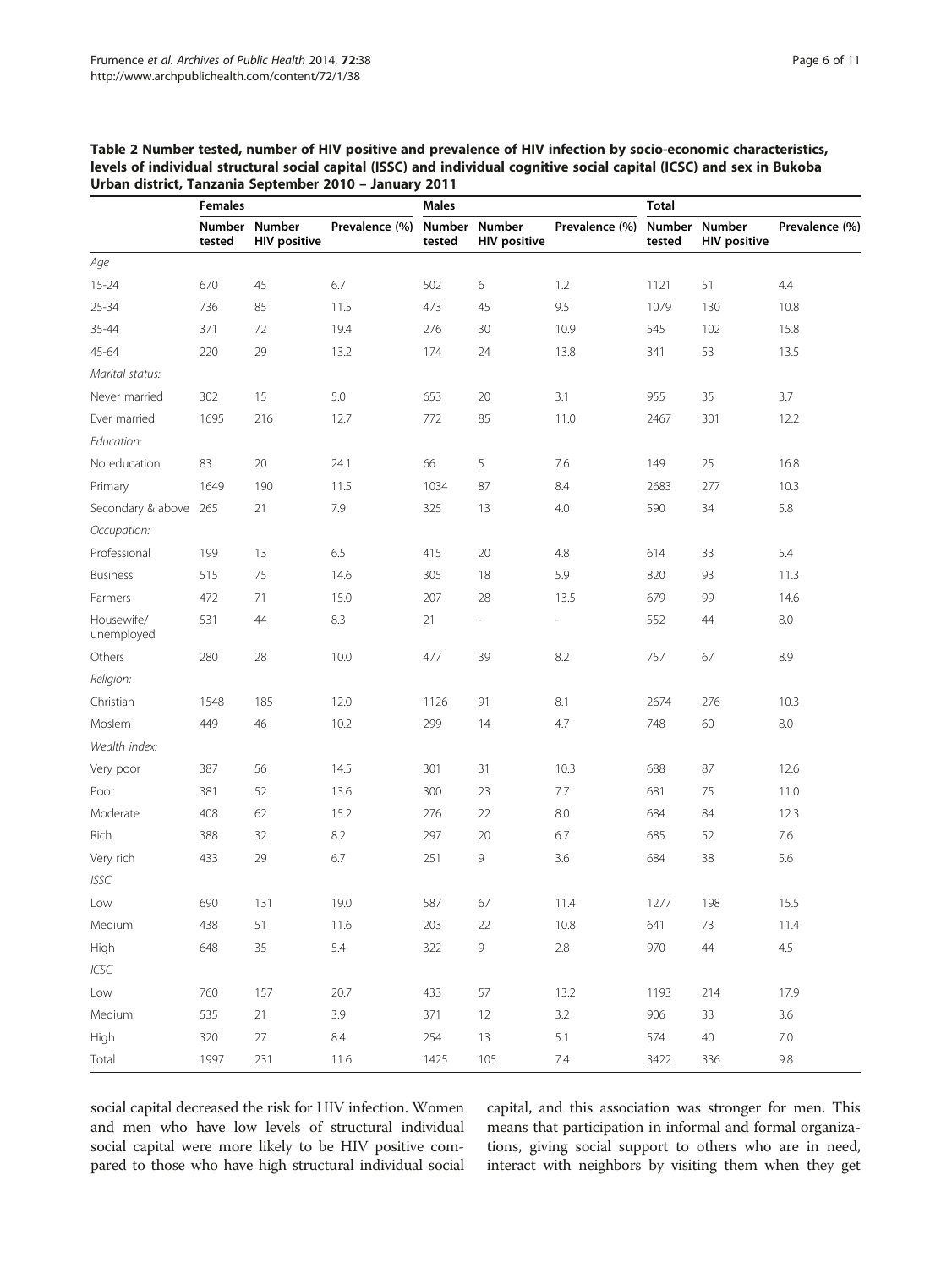<span id="page-6-0"></span>

| Table 3 Bivariate and multiple logistic regression analysis of the association of socio-economic characteristics, access |
|--------------------------------------------------------------------------------------------------------------------------|
| to individual structural social capital (ISSC) and individual cognitive social capital (ICSC) on the HIV prevalence in   |
| Bukoba Urban district, Tanzania September 2010 - January 2011                                                            |

| Characteristics | <b>Categories</b>    | Number of |           | <b>Bivariate analysis</b> |               | *Multiple logistic regression |               |
|-----------------|----------------------|-----------|-----------|---------------------------|---------------|-------------------------------|---------------|
|                 |                      | Cases     | Referents | OR                        | 95% CI        | OR                            | 95% CI        |
| Sex             | Males                | 82        | 976       | 1                         |               | $\mathbf{1}$                  |               |
|                 | Females              | 205       | 1410      | 1.6                       | $1.3 - 2.1$   | 1.6                           | $1.1 - 2.3$   |
| Age             | $15 - 24$            | 51        | 1121      | $\mathbf{1}$              |               | $\mathbf{1}$                  |               |
|                 | $25 - 34$            | 130       | 1079      | 2.7                       | $1.9 - 3.7$   | 2.3                           | $1.5 - 3.7$   |
|                 | 35-44                | 102       | 545       | 4.1                       | $2.9 - 5.8$   | 3.7                           | $2.2 - 6.1$   |
|                 | 45-64                | 53        | 341       | 3.4                       | $2.3 - 5.1$   | 2.8                           | $1.6 - 4.9$   |
| Marital status  | Never married        | 35        | 920       | $\mathbf{1}$              |               | $\mathbf{1}$                  |               |
|                 | Ever married         | 301       | 2166      | 3.7                       | $2.6 - 5.2$   | 3.1                           | $1.8 - 5.4$   |
| Education       | Secondary and above  | 34        | 556       | $\mathbf{1}$              |               | $\mathbf{1}$                  |               |
|                 | Primary              | 277       | 2406      | 1.9                       | $1.3 - 2.7$   | 0.98                          | $061 - 1.6$   |
|                 | No education         | 25        | 124       | 3.3                       | $1.9 - 5.7$   | 1.4                           | $0.71 - 2.8$  |
| Occupation      | Professional         | 33        | 581       | $\mathbf{1}$              |               | $\mathbf{1}$                  |               |
|                 | <b>Business</b>      | 93        | 727       | 2.3                       | $1.5 - 3.4$   | 1.4                           | $0.81 - 2.3$  |
|                 | Farmers              | 99        | 580       | 3.0                       | $2.0 - 4.5$   | 1.4                           | $0.80 - 2.4$  |
|                 | Housewife/unemployed | 44        | 508       | 1.5                       | $0.96 - 2.4$  | 0.82                          | $0.44 - 1.5$  |
|                 | Others               | 67        | 690       | 1.7                       | $1.1 - 2.6$   | 1.6                           | $0.92 - 2.8$  |
| Religion        | Muslim plus others   | 60        | 688       | $\mathbf{1}$              |               |                               |               |
|                 | Christian            | 276       | 2398      | 1.3                       | $0.98 - 1.8$  |                               |               |
| Wealth          | Very rich            | 38        | 646       | $\mathbf{1}$              |               | $\mathbf{1}$                  |               |
|                 | Rich                 | 52        | 633       | 1.4                       | $0.9 - 2.2$   | $2.0\,$                       | $1.2 - 3.3$   |
|                 | Moderate             | 84        | 600       | 2.4                       | $1.6 - 3.5$   | 2.1                           | $1.3 - 3.5$   |
|                 | Poor                 | 75        | 606       | 2.1                       | $1.4 - 3.2$   | 1.9                           | $1.2 - 3.2$   |
|                 | Very poor            | 87        | 601       | 2.5                       | $1.7 - 3.6$   | 1.3                           | $0.79 - 2.3$  |
| <b>ISSC</b>     | High                 | 44        | 926       | $\mathbf{1}$              |               | $\mathbf{1}$                  |               |
|                 | Medium               | 73        | 568       | 2.7                       | $1.8 - 4.0$   | 2.9                           | $1.9 - 4.7$   |
|                 | Low                  | 198       | 1079      | 3.9                       | $2.8 - 5.4$   | 8.6                           | $5.7 - 13.0$  |
| ICSC            | High                 | $40\,$    | 534       | 1                         |               | $\mathbf{1}$                  |               |
|                 | Medium               | 33        | 873       | 0.51                      | $0.31 - 0.81$ | 0.37                          | $0.22 - 0.62$ |
|                 | Low                  | 214       | 979       | 2.9                       | $2.0 - 4.2$   | 2.4                           | $1.6 - 3.5$   |

Odds ratio (OR) and 95% confidence interval (CI).

\*Adjusted for sex, age, marital status, level of education, occupation and wealth index.

sick and the ability to influence decisions affecting someone's daily life (all forming structural individual social capital) may have played a positive role in influencing sexual behaviors for individuals with high levels of structural individual social capital. As explained in our previous qualitative paper [\[30](#page-10-0)] social capital in the structural form have been utilized as active avenues for community members to come together and empower each other thereby creating an enabling environment in which members could adopt safe behaviors to protect themselves from HIV infection. These safe behaviors included among others reduction of numbers of sexual partners, abstinence from

engaging in sexual relations until marriage, use of condoms and caused fewer opportunities for casual sex. Our findings that structural individual social capital has a protective effect on HIV infection is consistent with findings from an exploratory study investigating links between sexual health and social capital in a South African mining community [[29](#page-10-0)]. They reported that young women and men, particularly those participating in youth organizations, were less likely to be HIV positive due to the fact that these organizations focused on activities that empower youth in terms of social skills, personal ambitions and confidence. The Uganda's success in the drastic declining trends of HIV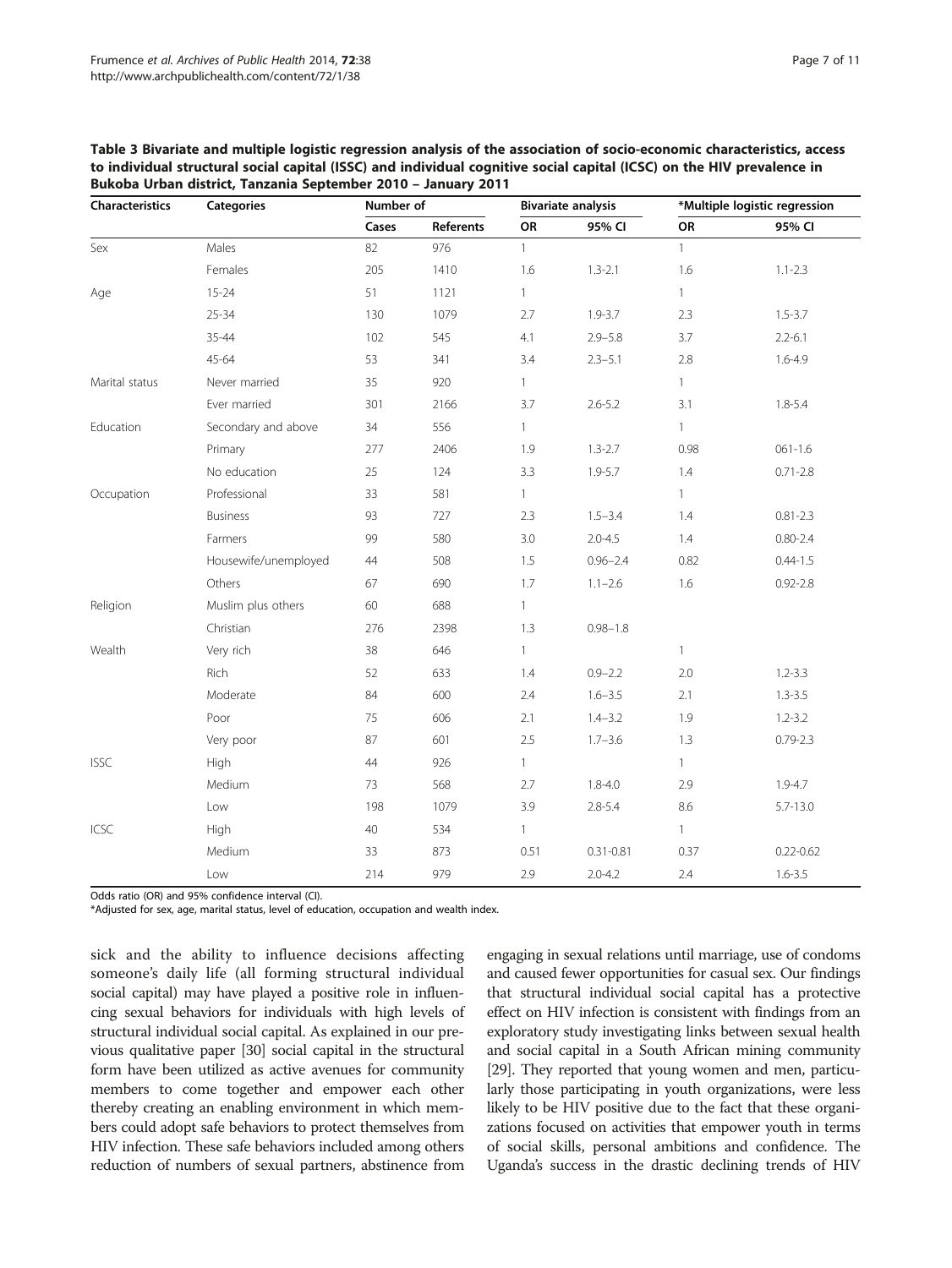<span id="page-7-0"></span>

| Table 4 Logistic regression and multiple logistic regression analysis of the association of access to individual structural |
|-----------------------------------------------------------------------------------------------------------------------------|
| social capital (ISSC) and individual cognitive social capital (ICSC) and the likelihood of being HIV-infected stratified by |
| sex in Bukoba Urban district, Tanzania September 2010 - January 2011                                                        |

| <b>Characteristics</b> | <b>Categories</b> | Number of |                  | <b>Bivariate analysis</b> |               | *Multiple logistic regression |               |
|------------------------|-------------------|-----------|------------------|---------------------------|---------------|-------------------------------|---------------|
|                        |                   | Cases     | <b>Referents</b> | OR                        | 95% CI        | OR                            | 95% CI        |
| Females ISSC           | High              | 35        | 613              |                           |               |                               |               |
|                        | Medium            | 51        | 387              | 2.3                       | $1.5 - 3.6$   | 2.4                           | $1.5 - 3.7$   |
|                        | Low               | 131       | 559              | 4.1                       | $2.8 - 6.1$   | 7.1                           | $4.7 - 10.9$  |
| Males ISSC             | High              | 9         | 313              |                           |               |                               |               |
|                        | Medium            | 22        | 181              | 4.2                       | $1.9 - 9.4$   | 5.1                           | $2.3 - 11.5$  |
|                        | Low               | 67        | 520              | 4.5                       | $2.2 - 9.1$   | 9.1                           | $4.3 - 19.1$  |
| Females ICSC           | High              | 27        | 293              |                           |               |                               |               |
|                        | Medium            | 21        | 514              | 0.44                      | $0.25 - 0.79$ | 0.44                          | $0.24 - 0.81$ |
|                        | Low               | 157       | 603              | 2.8                       | $1.8 - 4.4$   | 2.7                           | $1.7 - 4.2$   |
| Males ICSC             | <b>High</b>       | 13        | 241              |                           |               |                               |               |
|                        | Medium            | 12        | 359              | 0.62                      | $0.28 - 1.4$  | 0.75                          | $0.33 - 1.7$  |
|                        | Low               | 57        | 376              | 2.8                       | $1.5 - 5.2$   | 3.2                           | $1.7 - 6.1$   |

Odds ratio (OR) and 95% confidence interval (CI).

\*Adjusted for sex, age, marital status, level of education, occupation and wealth index.

infection has been closely associated with effective social mobilizations including networks involving peer groups [[34](#page-10-0)]. Campbell [[29](#page-10-0)] also showed that men who belong to faith based organizations particularly churches increased their likelihood of having no casual sex partners, a protective behavior against HIV infection. The Christian teachings particularly those norms emphasizing on practicing monogamism has also been associated with men's reduction of number of sexual partners and sticking to only one partner. In the United States, young people who were actively participating in social group activities such as those organized within the church, schools or community where they belong were found to have reduced HIV risk sexual behaviors [[35\]](#page-10-0) while others were less likely to have engaged in sexual intercourse [[36](#page-10-0)].

However, high level of structural social capital has also been associated with increasing the risk of being HIV infected. High levels of interactions have been reported to be a source of practicing HIV risk behaviors. According to Campbell [\[37](#page-10-0)], young men and women who were members of voluntary saving clubs commonly known as stokvels, were more likely to drink alcohol, which is regarded as a risk factor for risky sexual behaviour and thereby HIV infection. Similarly young men belonging to these groups were more likely to be infected with HIV, while both adult and young women belonging to stokvels were more likely to have had a casual partner. Other networks such as injecting drug users (IDUs) and commercial sex workers (CSW) have been reported to be a conduit of HIV infection. The IDUs are claimed to be risk networks because of syringe sharing among the networks members [\[38](#page-10-0)] while in India CSW have been reported to form a core risk network for HIV infection since they are more likely to engage in unprotected sex with their clients because of poverty resulting into inability to negotiate about condoms [\[39\]](#page-10-0).

# The association between cognitive form of social capital and HIV infection

Our findings show high level of cognitive individual social capital as measured by general trust and trust in strangers was associated with low risk for being HIV infected. Men and women with low cognitive social capital were more likely to be infected with HIV compared to men and women with high levels of cognitive social capital. Nevertheless, this implies that individuals who have high level of cognitive social capital are more likely to trust and practice protective health behaviors in the form of norms, values and rules of conducts either developed or practiced within the social networks or the community where they belong. Such protective health related behaviors may include those which have been reported in our previous studies including religious teachings about abstinence and faithfulness. We also showed that high level of trust in religious leaders in the community is associated with accepting their teachings and resulting in practicing protective behaviors to HIV infection. Other norms and values were developed by social groups emphasizing reductions of alcohol intake among group members while the community members, particularly parents, were concerned about abolition of HIV risk environment such as night parties including discos for youth. Furthermore, when groups members develop their own rules of conduct and stipulate punishment for failure to abide with such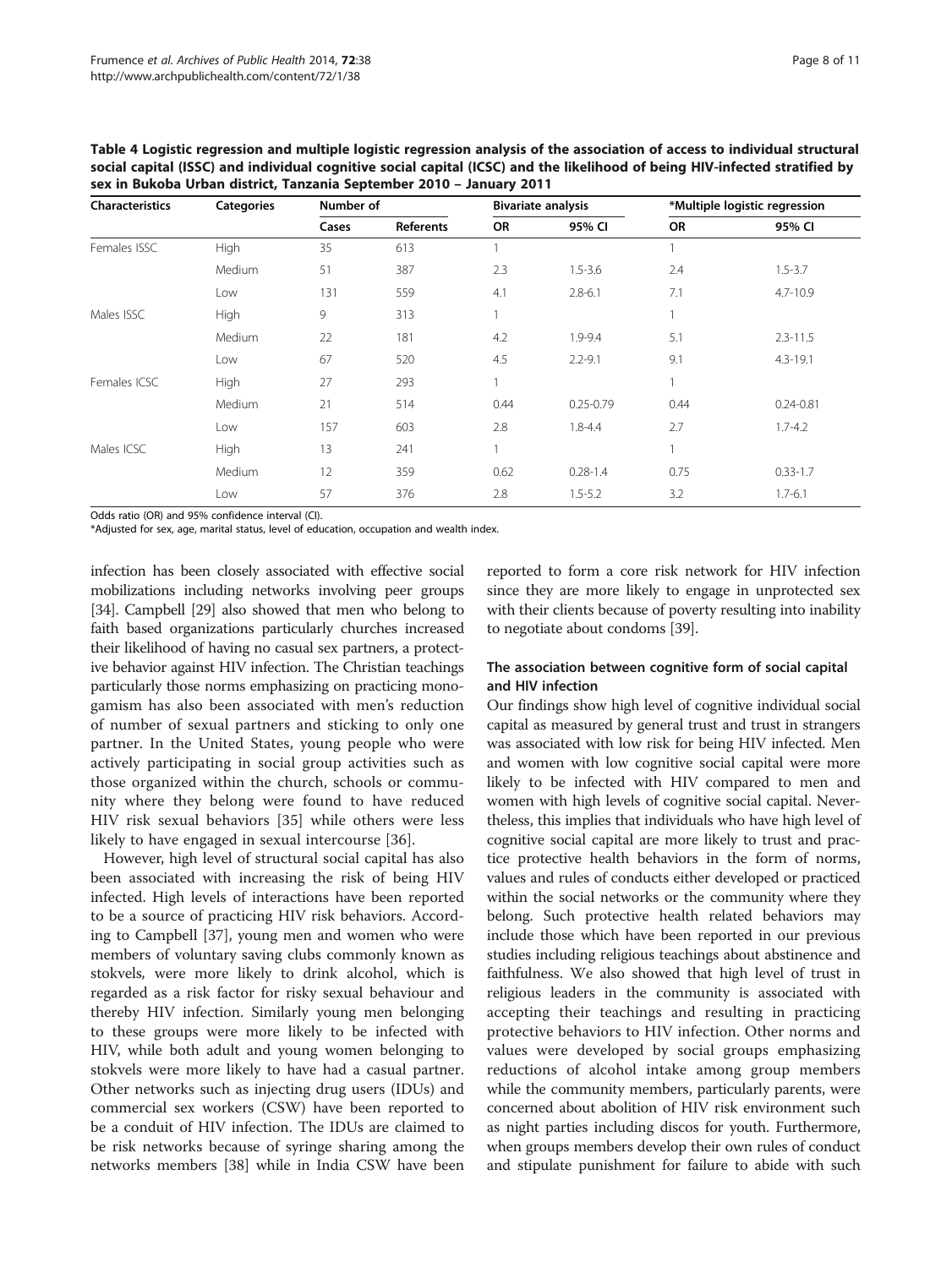rules, this may have motivated members to behave in a way that is HIV protective like reducing number of sexual partners [\[30](#page-10-0)].

Findings from other studies [[40](#page-10-0),[41](#page-10-0)] reported that norms and values guiding and circulating within social capital have a positive influence on members' health. In South African contexts, community groups and social clubs have been commended for playing a protective role against HIV infection by creating social norms such as accepting use of condoms [\[28](#page-10-0)]. Our findings that high level of cognitive social capital decreased the likelihood of being HIV infected is consistent with findings from another South African study which underscored that living in households with high levels of cognitive social capital (characterized by a sense of collective mobilization concerning common issues, mutual support, and reciprocity) was linked to higher use of condoms and lower HIV prevalence among both men and women [[42\]](#page-10-0).

# Health policy implications

Policy provides directions and guidance on how both human and non-human resources can be re-distributed within the society for effective implementation of the various programmes including HIV prevention. It is believed that a good policy must be evidence based; implying that it should obtain information from empirical based findings [[43](#page-10-0)]. For the past years, our health policy makers have been entirely relying on information related to conventional ways of preventing diseases. The main focus has been on developing strategies on how to prevent individual risks that expose people to diseases including those related to HIV epidemic and maintaining the good behaviors for healthy population. This conventional approach is being criticized for ignoring the social context, which either act as a buffer or a facilitator for a healthy population [\[44\]](#page-10-0). In Tanzania, it is estimated that there are about 2 million adults aged 15 years and above who were living with HIV/AIDS [\[6](#page-9-0)]. In light of these numbers, health policy must address the social context in which HIV risk behaviors occur including social capital. This work may assist policy makers in the design and delivery of HIV prevention intervention programs by taking into consideration strategies to mobilize structural social capital in the form of informal and formal social organizations and networks. Empowering formal and informal organizations and networks may entail as Pronyk and his colleagues [\[42](#page-10-0)] suggested, a provision of training and mobilization programmes to these organizations.

In Tanzania's context, the mobilization programmes should involve local government and non-governmental organizations leaders who may motivate the non-members of the existing social groups and networks to join into these organizations. These leaders may utilize the existing social capital as avenue for conveying important messages and information regarding HIV prevention instead of relying only on conventional methods such as distribution of fliers, posters, use of television and radio or news papers and pamphlets. In the African context, not everyone is accessible to these modern types of communication channels and many people even cannot read and write, hence only the literate and wealthy part of the community are accessing these kinds of preventive messages or information. Such limitations of the conventional approach to HIV prevention support the need for a 'paradigm shift', which Beeker and his colleagues [\[44\]](#page-10-0) suggest for understanding the social determinants of HIV transmission and increasing community capacity in the development and implementation of sustainable HIV prevention programmes. Facilitating the involvement of social groups or certain community members to participate in the design and delivery of a particular HIV prevention intervention is one strategy to acknowledge the broader social determinants in HIV intervention. Such programs are more likely to be successful since it increases people's control over their daily life [\[45\]](#page-10-0).

This study support the argument raised by the Grootaert and Bastelaer [[46\]](#page-10-0) that when social capital is used as channel of diffusing information to the community, it increases possibility of cooperation and sharing, as well as lowering the cost involved in information, education, and communication. Given the fact that in Tanzania and many other African countries, dissemination of information, education and communication about HIV prevention, has been involving massive expenditure of resources including money, making it difficult to reach all vulnerable population especially in the rural areas, the suggested paradigm shift of using social capital in the design and delivery of HIV interventions could be less costly and therefore a feasible and reliable channel of communication.

#### Study strengths and limitations

This study utilized a cross-sectional study design and the sample size was large enough to calculate statistical power as well as for assessing the effect modification without risking a type two error. We believe that the study does not have selection bias given the high response rate (95%). We controlled our analyses for potential confounding factors such as age, sex, level of education, occupation, marital status and wealth index since other studies have reported that social capital may be associated with socio-economic factors. The strengthening of the association between individual structural social capital and HIV infection in the multivariate analysis after controlling for socio-economic confounding factors is an indication that there is a strong independent association between individual structural social capital and HIV infection. Some cases might over report access to individual social capital especially regarding participation in social groups as community members would expect that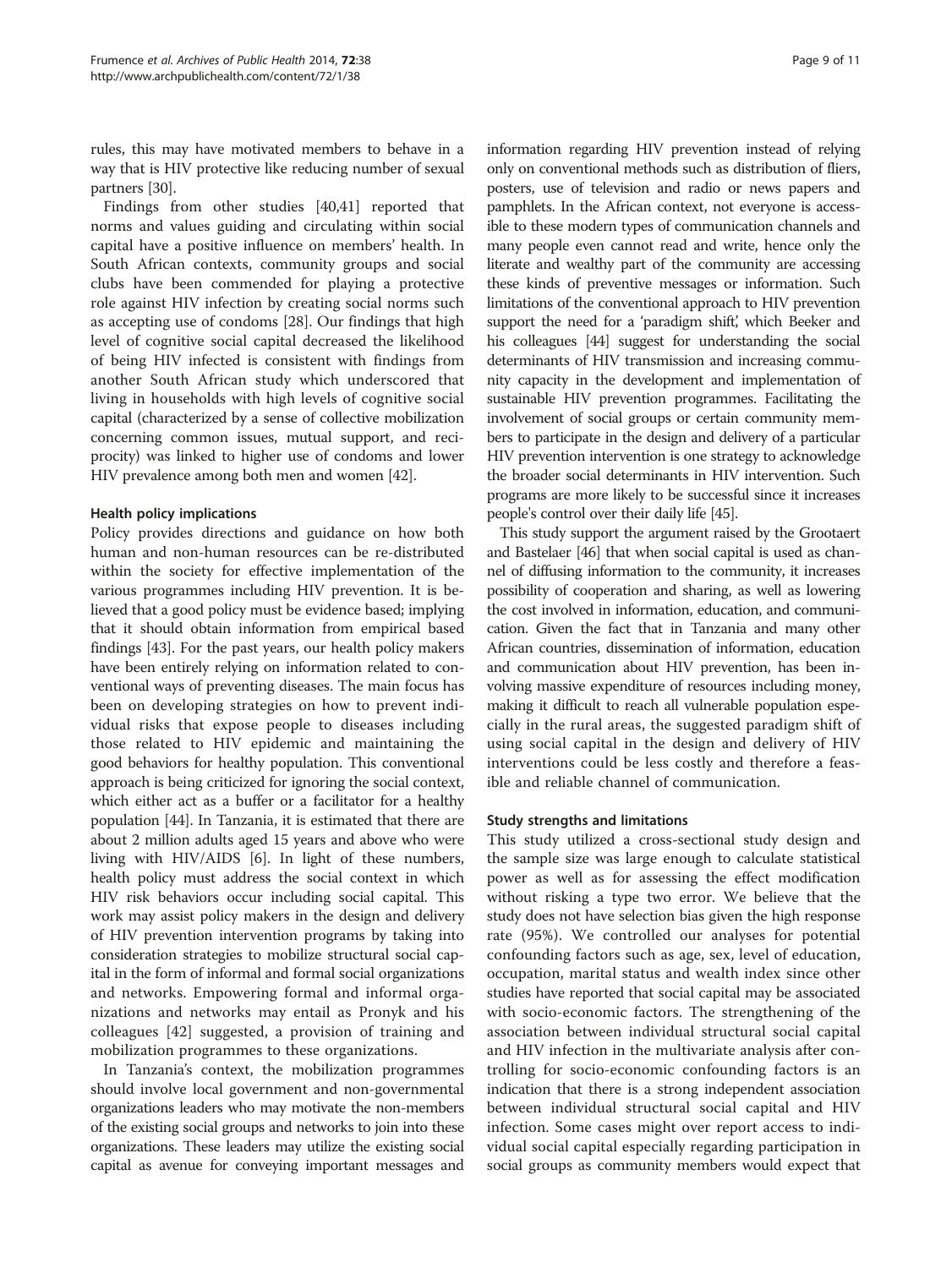<span id="page-9-0"></span>being an active member in a group would mean accessing formal loan from the government or other organizations. This is due to the fact that in Tanzania, both the central and local governments encourage people to form social groups as a means for them to access loans. Over reporting of access to individual structural social capital may cause bias to our finding. To our knowledge, asking about general trust and trust in strangers in African context where urban based societies are faced with high level of criminals, theft, hooliganism and dishonest people, may affect the way people have responded to this question and ultimately the level of the trust. However, research assistants were well trained on how they should approach respondents regarding issues related to trust in order to remove ambiguity.

# Conclusions

The results presented here from a district which witnessed declining trends in HIV infection in Kagera Tanzania, add important evidence supporting the argument that social capital (measured in terms of structural and cognitive forms) may have played a protective role in this trend. The study found that high level of individual structural and cognitive social capital was associated with low HIV prevalence as compared to low level. This means that individuals who had low level of structural and cognitive social capital were vulnerable to HIV infection. Hence, policy makers and implementers of HIV prevention interventions need to consider inclusion of social capital in the design and delivery of effective HIV and AIDS interventions strategies.

#### Competing interests

The authors declare that they have no competing interests.

#### Authors' contributions

GF drafted the manuscript. All other authors commented the draft versions. All authors read and approved the final manuscript.

#### Acknowledgements

The authors gratefully acknowledge the Muhimbili University of Health and Allied Sciences and Kagera regional and Bukoba urban district health office for their endlessly administrative support during fieldwork preparation and data collection, the field supervisors and research assistants for the data collection, and the study participants who provided information for this study. We thank laboratory coordinators and technicians from the Kagera regional hospital and Muhimbili University of health for the laboratory work. We also thank Sida (Swedish Agency for Research Cooperation with Developing Countries) for study funding and Umeå Centre for Global Health Research who through the Swedish Council for Working Life and Social Research provided partial support for the study.

#### Author details

<sup>1</sup>Department of Development Studies, Muhimbili University of Health and Allied Sciences, PO Box 65454, Dar es Salaam, Tanzania. <sup>2</sup>Department of Clinical Sciences, Social Medicine and Global Health, Lund University, Malmö SE-205 02, Sweden. <sup>3</sup>Department of Public Health and Clinical Medicine, Epidemiology and Global Health, Umeå University, Umeå SE-901 85, Sweden. 4 Department of Biostatistics and Epidemiology, Muhimbili University of Health and Allied Sciences, PO Box 65015, Dar es Salaam, Tanzania. 5 Department of Microbiology, Muhimbili University of Health and Allied Sciences, PO Box 65001, Dar es Salaam, Tanzania.

Received: 25 November 2013 Accepted: 12 July 2014 Published: 3 November 2014

#### References

- 1. Green E: Rethinking AIDS prevention: learning from success in Poku NK: Africa's AIDS crisis in context: how the poor are dying. Third World Q 2001, 22:191–204.
- Holtgrave DR, Crosby RA: Social capital, poverty, and income inequality as predictors of gonorrhoea, syphilis, Chlamydia and AIDS cases rates in the United States. Sex Transm Infect 2003, 79:62-64.
- 3. Jose LFA, Eliseu AW, Carme B: Is it possible to reduce AIDS without reinforcing socioeconomic inequalities in health? Int J Epidemiol 2005, 34:586-592.
- 4. Kwesigabo G, Killewo JZ, Sandstrom A, Winani S, Mhalu F, Biberfeld G, Wall S: Prevalence of HIV infection among hospital patients in north west Tanzania. AIDS Care 1999, 11:87–93.
- 5. Tanzania Commission for AIDS (TACAIDS), Zanzibar AIDS Commission (ZAC), National Bureau of Statistics (NBS), Office of the Chief Government Statistician (OCGS), Macro International Inc: Tanzania HIV/AIDS and Malaria Indicator Survey 2007–08. Dar es Salaam. Tanzania: TACAIDS, ZAC, NBS, OCGS, and Macro International Inc; 2008.
- 6. United Republic of Tanzania (URT): Tanzania Commission for AIDS: The Second National Multi-Sectoral Strategic Framework on HIV and AIDS (2008–2012). Dar es Salaam, Tanzania: Ministry of Health publications; 2008.
- 7. Kwesigabo G: Trends of HIV Infection In The Kagera Region Of Tanzania 1987–2000. In PhD Thesis, Umea University: Department of Public Health and Clinical Medicine. ; 2001.
- 8. Killewo J, Nyamuryekunge K, Sandstrom A, Bredberg-Rådén U, Wall S, Mhalu F, Biberfeld G: Prevalence of HIV-1 infection in the Kagera region of Tanzania: a population-based study. AIDS 1990, 4:1081–1085.
- 9. Lugalla J, Emmelin M, Mutembei A, Sima M, Kwesigabo G, Killewo J, Dahlgren L: Social, cultural and sexual behavioral determinants of observed decline in HIV infection trends: lessons from the Kagera Region, Tanzania. Soc Sci Med 2004, 59:185–198.
- 10. Ross DA: Behavioural interventions to reduce HIV risk: what works? Aids 2010, 24:S4–S14.
- 11. Ross DA, Changalucha J, Obasi AI, Todd J, Plummer ML, Cleophas-Mazige B, Anemona A, Everett D, Weiss HA, Mabey DC, Grosskurth H, Hayes RJ: Biological and behavioural impact of an adolescent sexual health intervention in Tanzania: a community-randomized trial. AIDS 2007, 21:1943–1955.
- 12. Jewkes R, Nduna M, Levin J, Jama N, Dunkle K, Khuzwayo N, Koss M, Puren A, Wood K, Duvvury N: A cluster randomized-controlled trial to determine the effectiveness of Stepping Stones in preventing HIV infections and promoting safer sexual behaviour amongst youth in the rural Eastern Cape, South Africa: trial design, methods and baseline findings. Trop Med Int Health 2006, 11:3–16.
- 13. Dick B, Ferguson J, Chandra-Mouli V, Brabin L, Chatterjee S, Ross D: The health services contribution to achieving the global goals on HIV and young people: a review of the evidence for interventions to increase young people's use of health services in developing countries. WHO Tech Rep Ser 2006, 938:151–204.
- 14. Schuller T, Baron S, Field J: Social Capital: A Review and Critique. In Social Capital: Critical perspectives. Edited by Baron S, Field J, Schuller T. New York: Oxford University Press; 2000:1–38.
- 15. Treboux D, Busch-Rossnagel NA: Social networks influence on adolescent sexual attitudes and behaviors. J Adolescent Health 1990, 5:161-174.
- 16. Subramanian SV, Kim DJ, Kawachi I: Social trust and self-rated health in US communities: a multilevel analysis. J Urban Health 2002, 79:21–34.
- 17. Ziersch A, Baum F: Involvement in civil society groups: Is it good for your health? J Epidemiol Community Health 2004, 58:493-500.
- 18. Agardh A, Emmelin M, Muriisa R, Östergren P: Social capital and sexual behavior among Ugandan university students. Global Health Action 2010, 3:5432.
- 19. Putnam R: Bowling Alone: The Collapse And Revival Of American Community. New York: Simon and Schuster; 2000.
- 20. Kawachi I, Subramanian SV, Kim D: Social Capital and Health. A Decade of Progress and Beyond. In Social Capital and Health. Edited by Kawachi I, Subramanian SV, Kim D. New York: Springer; 2008:1–26.
- 21. Portes A: Social capital: its origins and applications in modern sociology. Annu Rev Soc 1998, 24:1–24.
- 22. Uphoff N: Understanding Social Capital: Learning From The Analysis And Experiences Of Participation. In Social Capital: A Multifaceted Perspective. Edited by Dasgupta P, Seregeldin I. Washington DC, USA: World Bank; 1999:215–253.